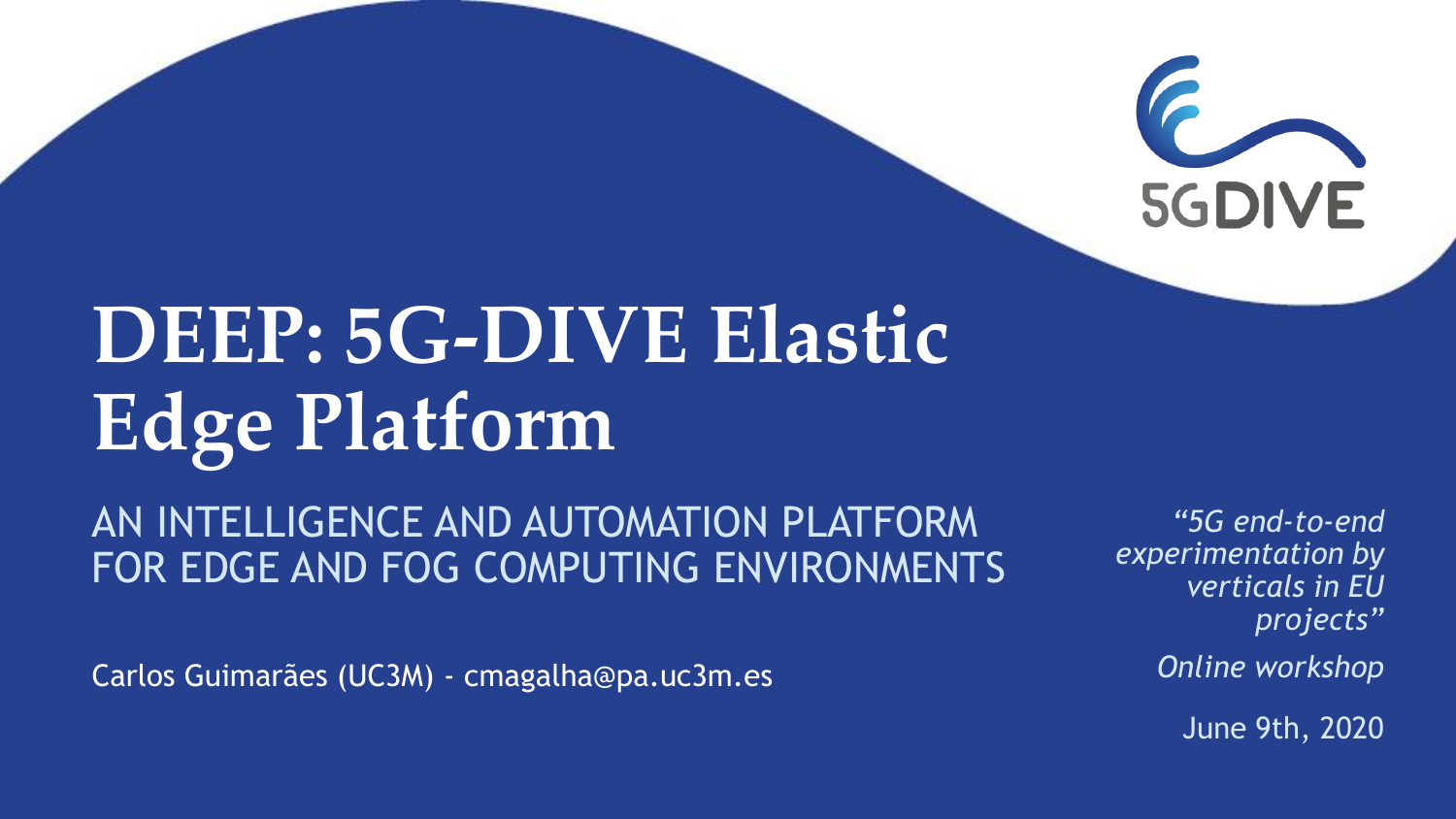### Outline

- DEEP Platform
	- Goal and design principles
	- Supporting Strata
	- Interfaces
- Integrated View with 5G-CORAL Platform
- Vertical Pilots and Use Cases

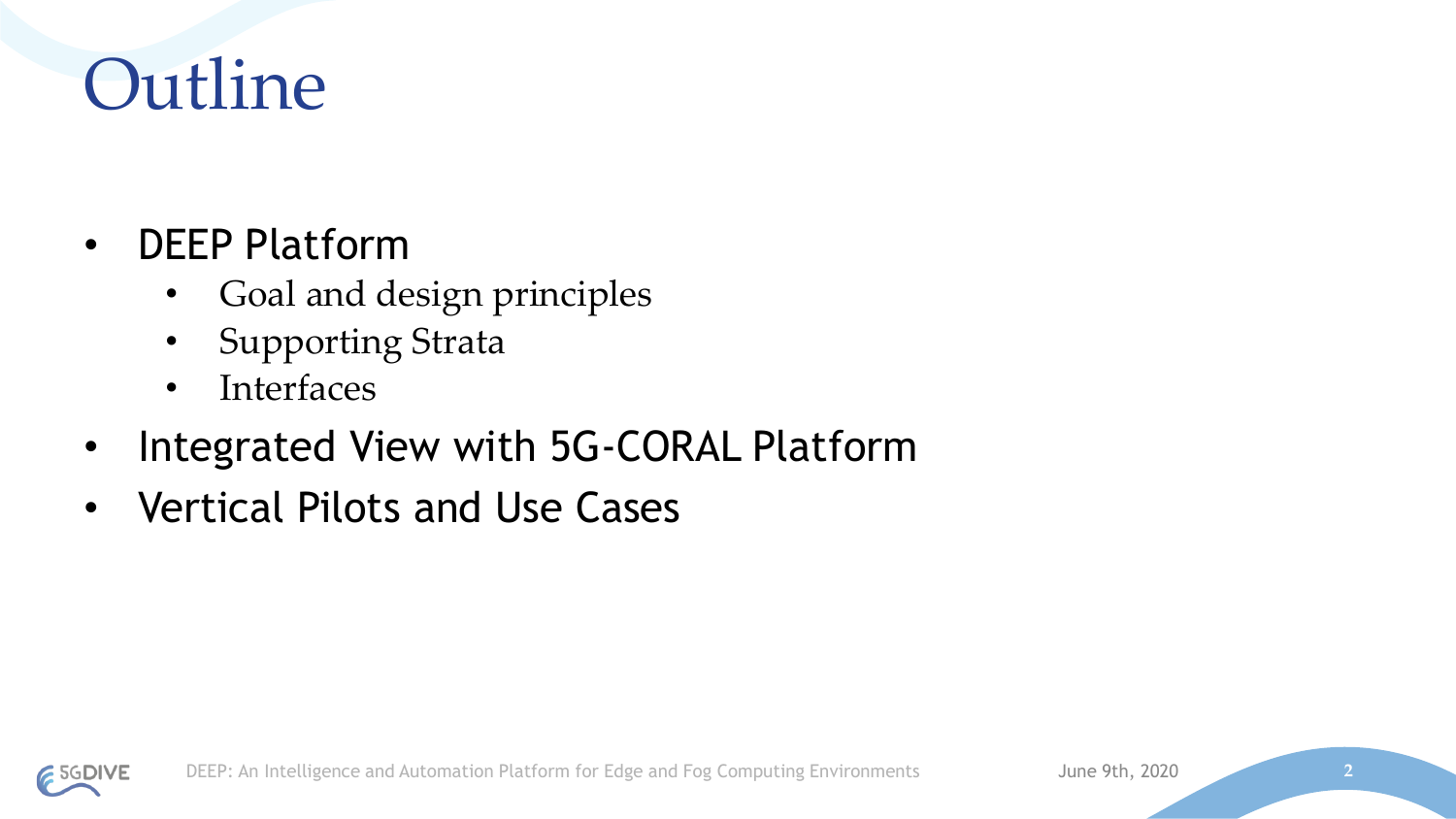### DEEP Platform: Overview

#### **Goal**

• Support vertical industries in day-by-day operations, management, and automation of businesses processes on-top of an edge and fog infrastructure

#### **Main design principles:**

- From an IaaS to a PaaS service model
- Add-on based approach
- Platform-agnostic
- Automation and AI

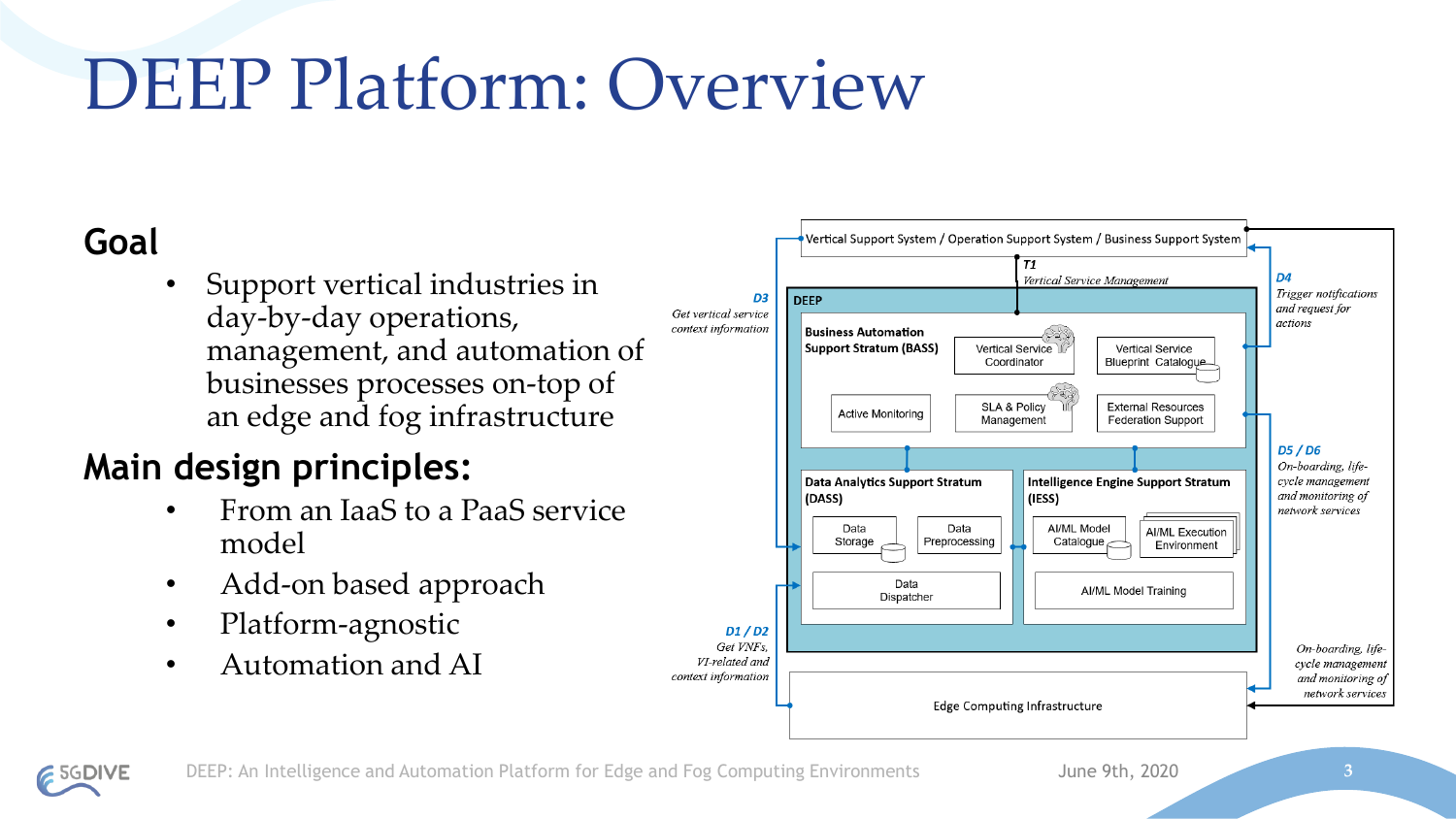# DEEP Platform: Supporting Strata

- **Business Automation Support Stratum (BASS):**
	- Responsible for business automation support (interface to OSS/BSS)
- **Data Analytics Support Stratum (DASS):**
	- Responsible for handling all aspects of data processing, storage and distribution
- **Intelligence Engine Support Stratum (IESS):**
	- Responsible for easing the provisioning of AI/ML-based capabilities



DEEP: An Intelligence and Automation Platform for Edge and Fog Computing Environments June 9th, 2020 **4**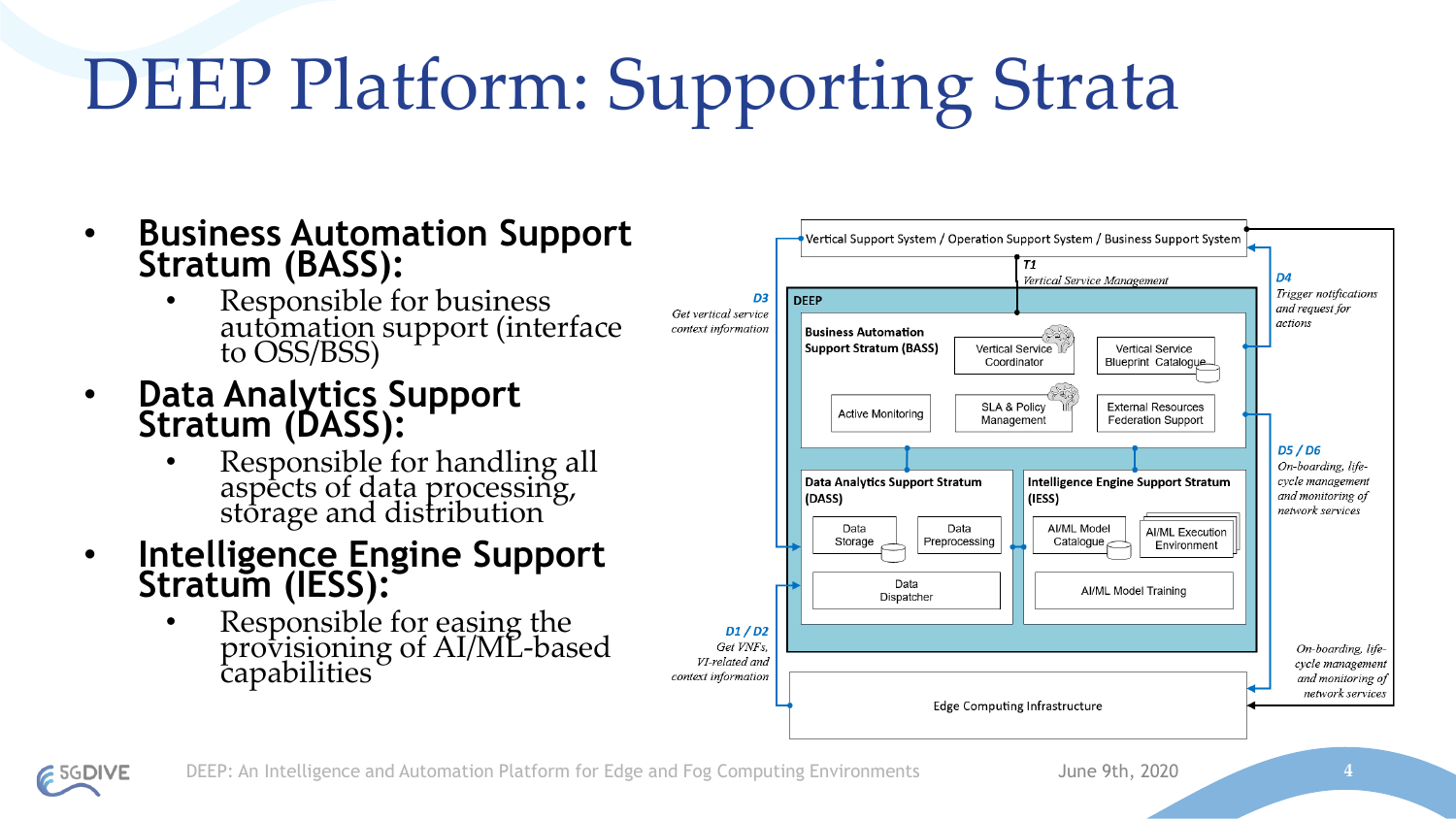### DEEP Platform: Interfaces

- External interfaces towards:
	- Vertical's OSS/BSS
	- Edge and Fog Computing Infrastructure
		- Virtualization Infrastructure
		- Orchestrator
- Mapped towards relevant ETSI ENI and ETSI NFV reference points

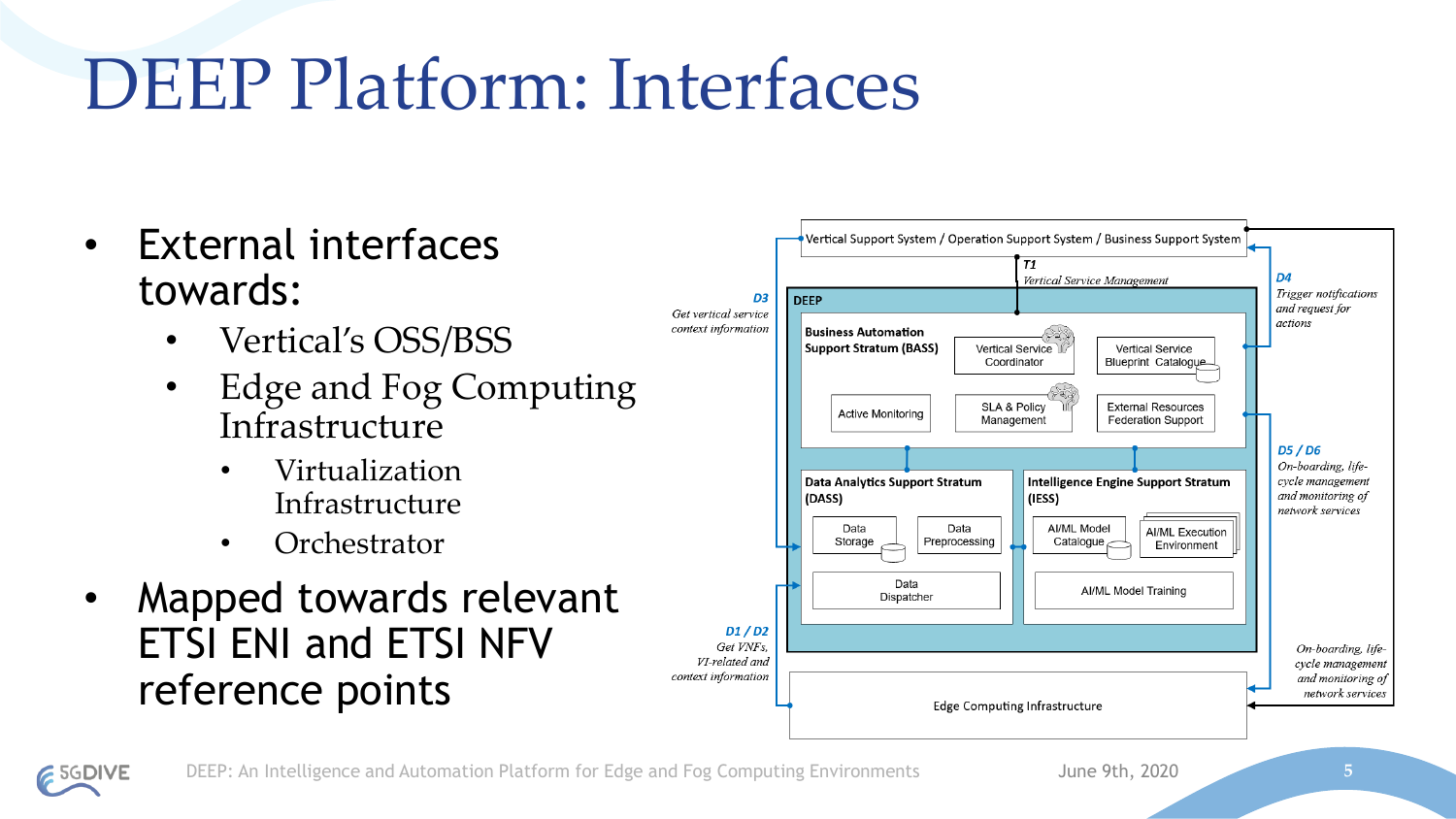### Integrated View with 5G-CORAL Platform

- Integration guidelines:
	- Add-on based approach
	- Use of (standardized) interfaces
	- Data is key for automation and intelligence
	- Control-loop stability

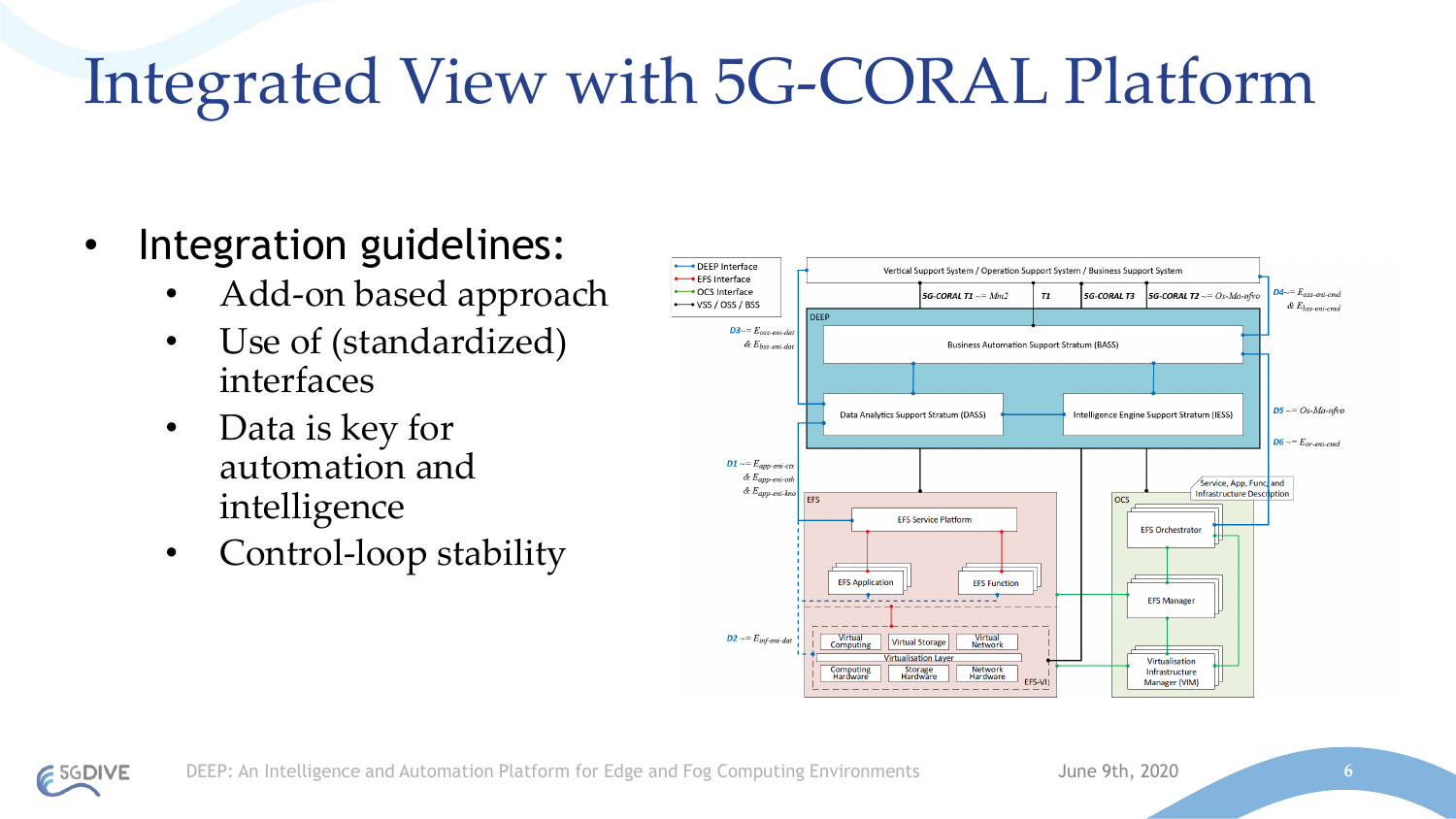### Vertical Pilots 14.0:

- Targets end-to-end 5G trials in relevant industry segments
	- Manufacturing (I4.0)
	- Public safety (ADS)
- Industry 4.0 (14.0):
	- Digital Twin Application
	- Augmented Zero Defect Manufacturing
	- Massive Machine Type Communications
- Autonomous Drone Scouting (ADS):
	- Drones Fleet Navigation
	- Intelligent Image Processing for Drones